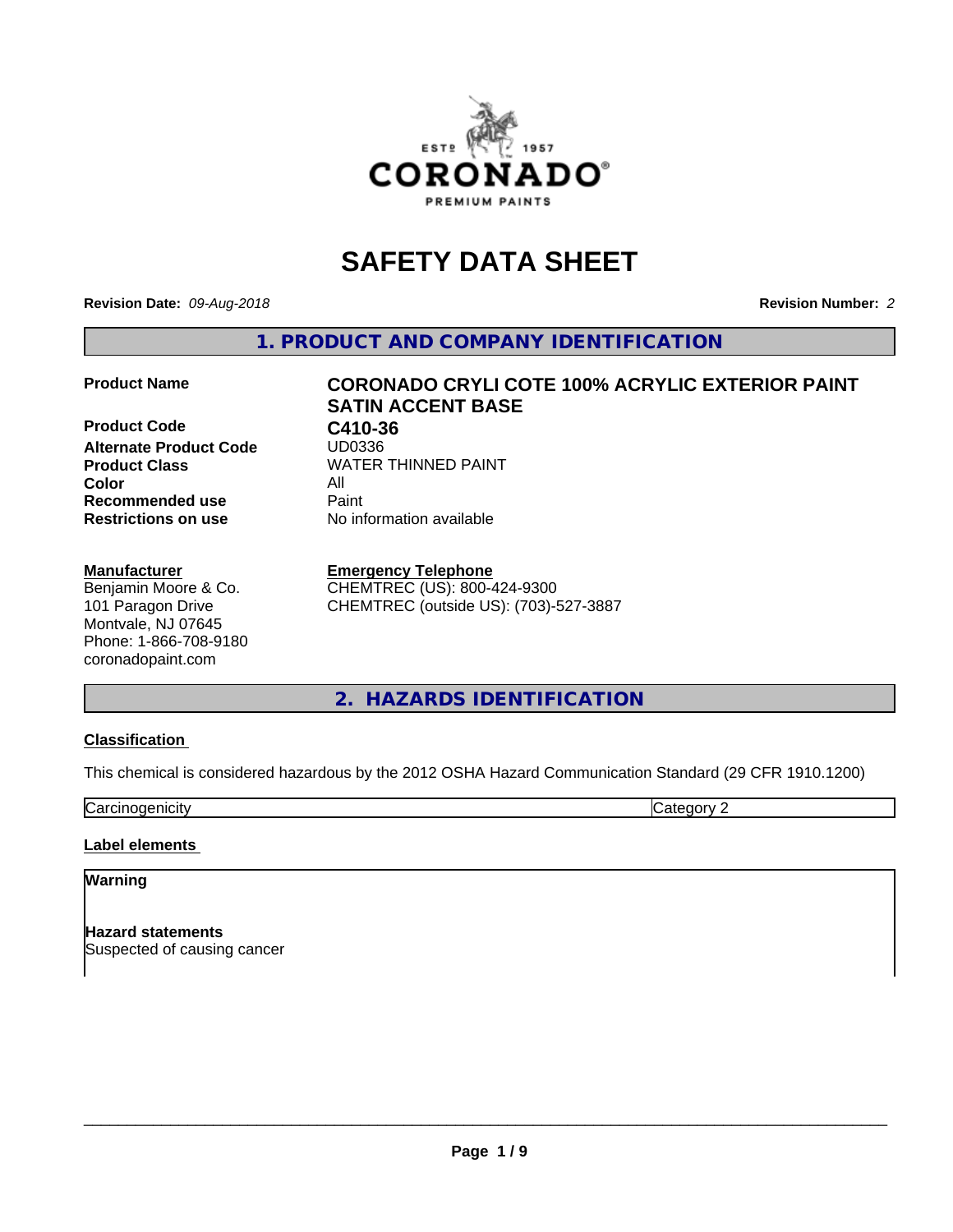

**Appearance** liquid

**Odor** little or no odor

#### **Precautionary Statements - Prevention**

Obtain special instructions before use Do not handle until all safety precautions have been read and understood Use personal protective equipment as required

#### **Precautionary Statements - Response**

IF exposed or concerned: Get medical advice/attention

#### **Precautionary Statements - Storage**

Store locked up

#### **Precautionary Statements - Disposal**

Dispose of contents/container to an approved waste disposal plant

#### **Hazards not otherwise classified (HNOC)**

Not applicable

#### **Other information**

No information available

# **3. COMPOSITION INFORMATION ON COMPONENTS**

| Chemical name                              | <b>CAS No.</b> | Weight-% |
|--------------------------------------------|----------------|----------|
| Kaolin                                     | 1332-58-7      |          |
| Propylene glycol                           | 57-55-6        |          |
| Sodium C14-C16 olefin sulfonate            | 68439-57-6     | U.5      |
| Urea, N-(3,4-dichlorophenyl)-N,N-dimethyl- | 330-54-1       | U.5      |

# **4. FIRST AID MEASURES**

| <b>General Advice</b> | No hazards which require special first aid measures.                                                     |
|-----------------------|----------------------------------------------------------------------------------------------------------|
| <b>Eye Contact</b>    | Rinse thoroughly with plenty of water for at least 15 minutes and consult a<br>physician.                |
| <b>Skin Contact</b>   | Wash off immediately with soap and plenty of water while removing all<br>contaminated clothes and shoes. |
| <b>Inhalation</b>     | Move to fresh air. If symptoms persist, call a physician.                                                |
| Ingestion             | Clean mouth with water and afterwards drink plenty of water. Consult a physician                         |
|                       |                                                                                                          |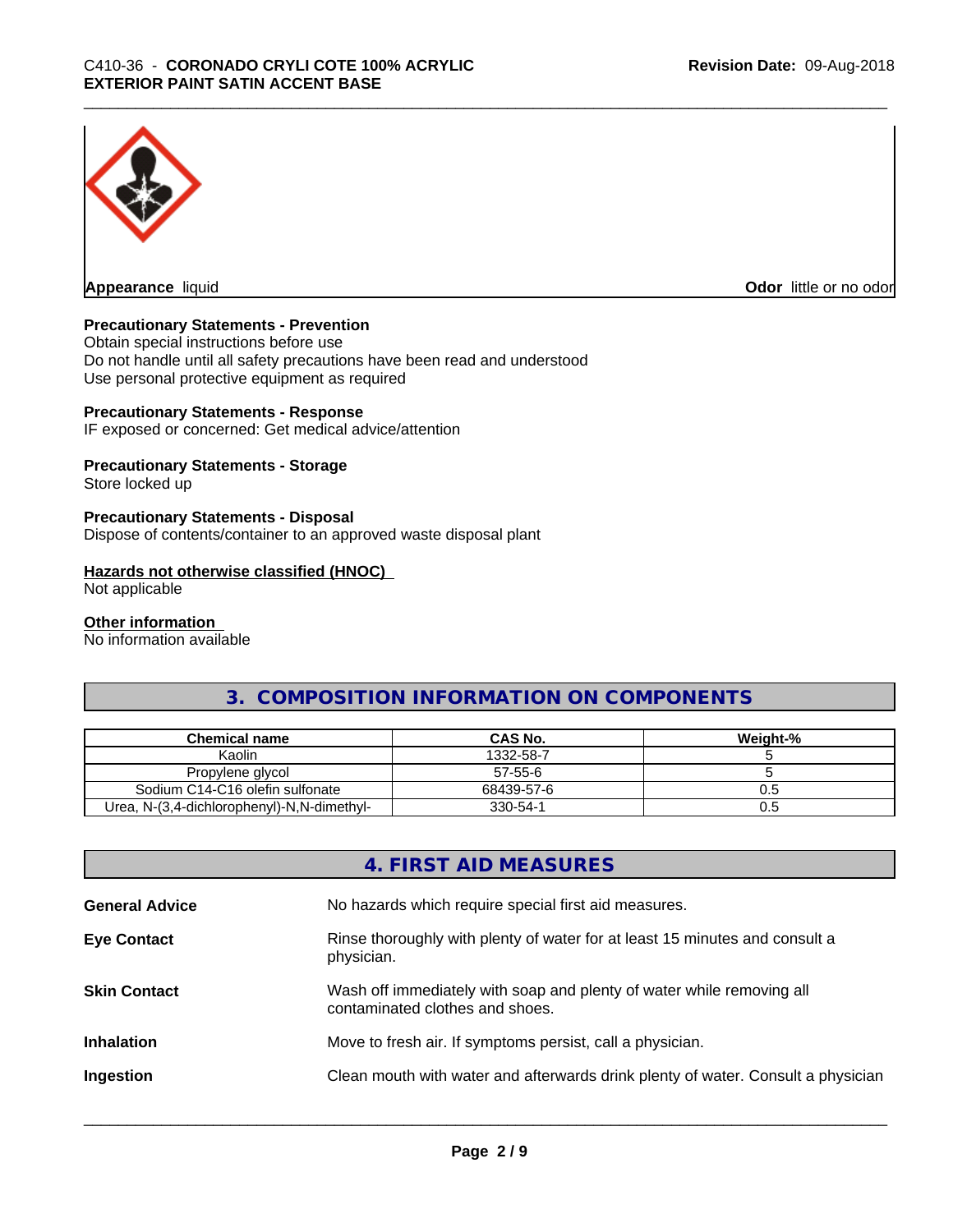|                                                                                                   | if necessary.   |                                                    |                                                                                                                                              |  |  |
|---------------------------------------------------------------------------------------------------|-----------------|----------------------------------------------------|----------------------------------------------------------------------------------------------------------------------------------------------|--|--|
| <b>Most Important</b><br><b>Symptoms/Effects</b>                                                  | None known.     |                                                    |                                                                                                                                              |  |  |
| <b>Notes To Physician</b>                                                                         |                 | Treat symptomatically.                             |                                                                                                                                              |  |  |
|                                                                                                   |                 | 5. FIRE-FIGHTING MEASURES                          |                                                                                                                                              |  |  |
| <b>Suitable Extinguishing Media</b>                                                               |                 |                                                    | Use extinguishing measures that are appropriate to local<br>circumstances and the surrounding environment.                                   |  |  |
| <b>Protective Equipment And Precautions For</b><br><b>Firefighters</b>                            |                 |                                                    | As in any fire, wear self-contained breathing apparatus<br>pressure-demand, MSHA/NIOSH (approved or equivalent)<br>and full protective gear. |  |  |
| <b>Specific Hazards Arising From The Chemical</b>                                                 |                 | extreme heat.                                      | Closed containers may rupture if exposed to fire or                                                                                          |  |  |
| <b>Sensitivity To Mechanical Impact</b>                                                           |                 | No                                                 |                                                                                                                                              |  |  |
| <b>Sensitivity To Static Discharge</b>                                                            |                 | No                                                 |                                                                                                                                              |  |  |
| <b>Flash Point Data</b><br>Flash Point (°F)<br>Flash Point (°C)<br><b>Method</b>                  |                 | Not applicable<br>Not applicable<br>Not applicable |                                                                                                                                              |  |  |
| <b>Flammability Limits In Air</b>                                                                 |                 |                                                    |                                                                                                                                              |  |  |
| Lower flammability limit:<br><b>Upper flammability limit:</b>                                     |                 | Not applicable<br>Not applicable                   |                                                                                                                                              |  |  |
| Health: 1<br><b>NFPA</b>                                                                          | Flammability: 0 | Instability: 0                                     | <b>Special: Not Applicable</b>                                                                                                               |  |  |
| <b>NFPA Legend</b><br>0 - Not Hazardous<br>1 - Slightly<br>2 - Moderate<br>3 - High<br>4 - Severe |                 |                                                    |                                                                                                                                              |  |  |

*The ratings assigned are only suggested ratings, the contractor/employer has ultimate responsibilities for NFPA ratings where this system is used.*

*Additional information regarding the NFPA rating system is available from the National Fire Protection Agency (NFPA) at www.nfpa.org.*

# **6. ACCIDENTAL RELEASE MEASURES**

| <b>Personal Precautions</b>      | Avoid contact with skin, eyes and clothing. Ensure adequate ventilation. |
|----------------------------------|--------------------------------------------------------------------------|
| <b>Other Information</b>         | Prevent further leakage or spillage if safe to do so.                    |
| <b>Environmental precautions</b> | See Section 12 for additional Ecological Information.                    |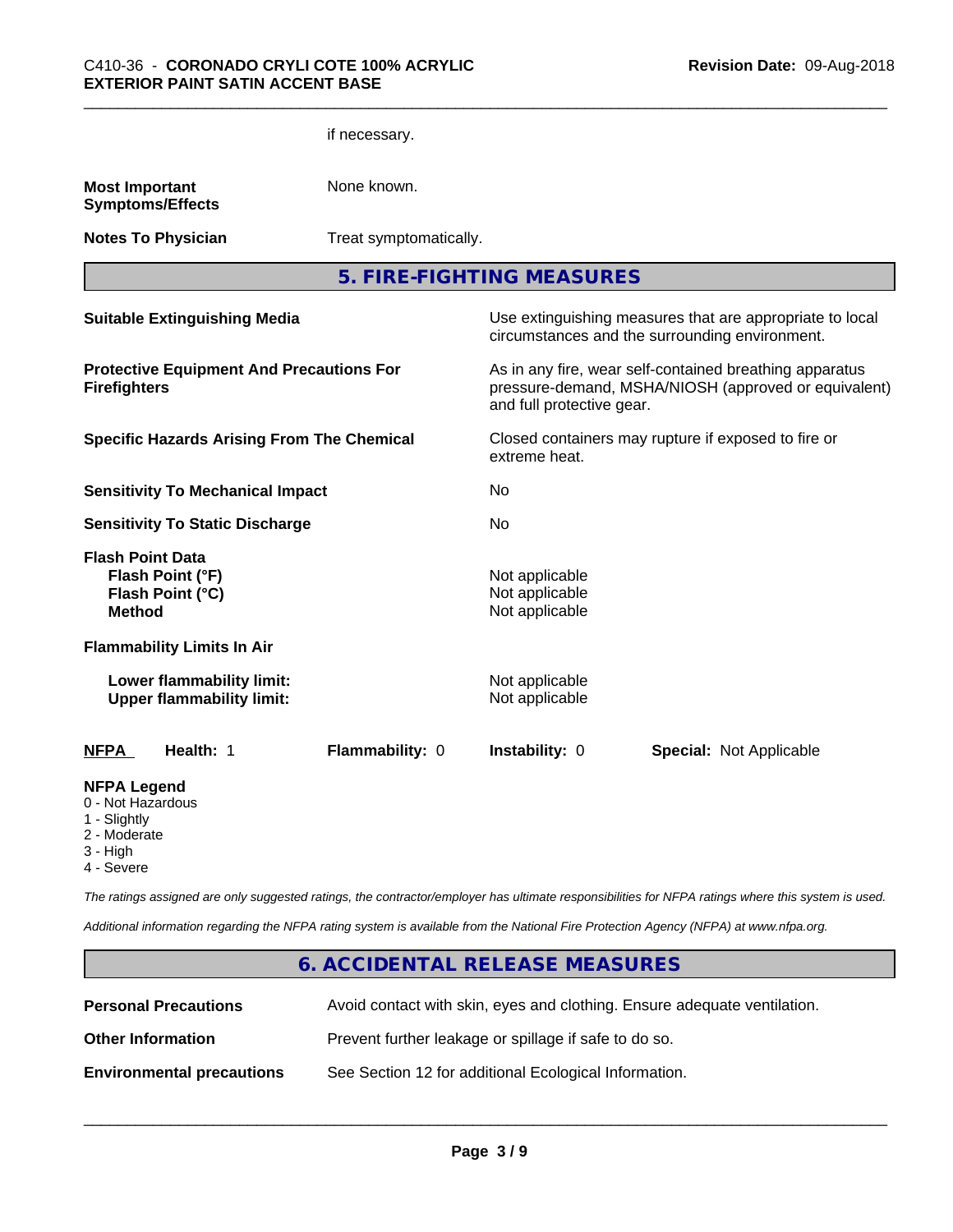| <b>Methods for Cleaning Up</b> | Soak up with inert absorbent material. Sweep up and shovel into suitable<br>containers for disposal.                                                                             |  |
|--------------------------------|----------------------------------------------------------------------------------------------------------------------------------------------------------------------------------|--|
|                                | 7. HANDLING AND STORAGE                                                                                                                                                          |  |
| <b>Handling</b>                | Avoid contact with skin, eyes and clothing. Avoid breathing vapors, spray mists or<br>sanding dust. In case of insufficient ventilation, wear suitable respiratory<br>equipment. |  |
| <b>Storage</b>                 | Keep container tightly closed. Keep out of the reach of children.                                                                                                                |  |
| <b>Incompatible Materials</b>  | No information available                                                                                                                                                         |  |

# **8. EXPOSURE CONTROLS/PERSONAL PROTECTION**

#### **Exposure Limits**

| <b>Chemical name</b>                       | <b>ACGIH TLV</b>         | <b>OSHA PEL</b>                    |
|--------------------------------------------|--------------------------|------------------------------------|
| Kaolin                                     | $2 \text{ mg/m}^3$ - TWA | 15 mg/m $3$ - TWA                  |
|                                            |                          | <b>TWA</b><br>$5 \text{ ma/m}^3$ - |
| Urea, N-(3,4-dichlorophenyl)-N,N-dimethyl- | 10 mg/m $3$ - TWA        | N/E                                |

#### **Legend**

ACGIH - American Conference of Governmental Industrial Hygienists Exposure Limits OSHA - Occupational Safety & Health Administration Exposure Limits N/E - Not Established

| <b>Engineering Measures</b>                                                                                                   | Ensure adequate ventilation, especially in confined areas.                                                                                                  |  |  |
|-------------------------------------------------------------------------------------------------------------------------------|-------------------------------------------------------------------------------------------------------------------------------------------------------------|--|--|
| <b>Personal Protective Equipment</b><br><b>Eye/Face Protection</b><br><b>Skin Protection</b><br><b>Respiratory Protection</b> | Safety glasses with side-shields.<br>Protective gloves and impervious clothing.<br>In case of insufficient ventilation wear suitable respiratory equipment. |  |  |
| <b>Hygiene Measures</b>                                                                                                       | Avoid contact with skin, eyes and clothing. Remove and wash contaminated<br>clothing before re-use. Wash thoroughly after handling.                         |  |  |

# **9. PHYSICAL AND CHEMICAL PROPERTIES**

| Appearance<br>liquid        |                          |  |  |
|-----------------------------|--------------------------|--|--|
| Odor                        | little or no odor        |  |  |
| <b>Odor Threshold</b>       | No information available |  |  |
| Density (Ibs/gal)           | $9.7 - 9.8$              |  |  |
| <b>Specific Gravity</b>     | $1.16 - 1.18$            |  |  |
| рH                          | No information available |  |  |
| <b>Viscosity (cps)</b>      | No information available |  |  |
| Solubility(ies)             | No information available |  |  |
| <b>Water solubility</b>     | No information available |  |  |
| <b>Evaporation Rate</b>     | No information available |  |  |
| Vapor pressure @20 °C (kPa) | No information available |  |  |
| Vapor density               | No information available |  |  |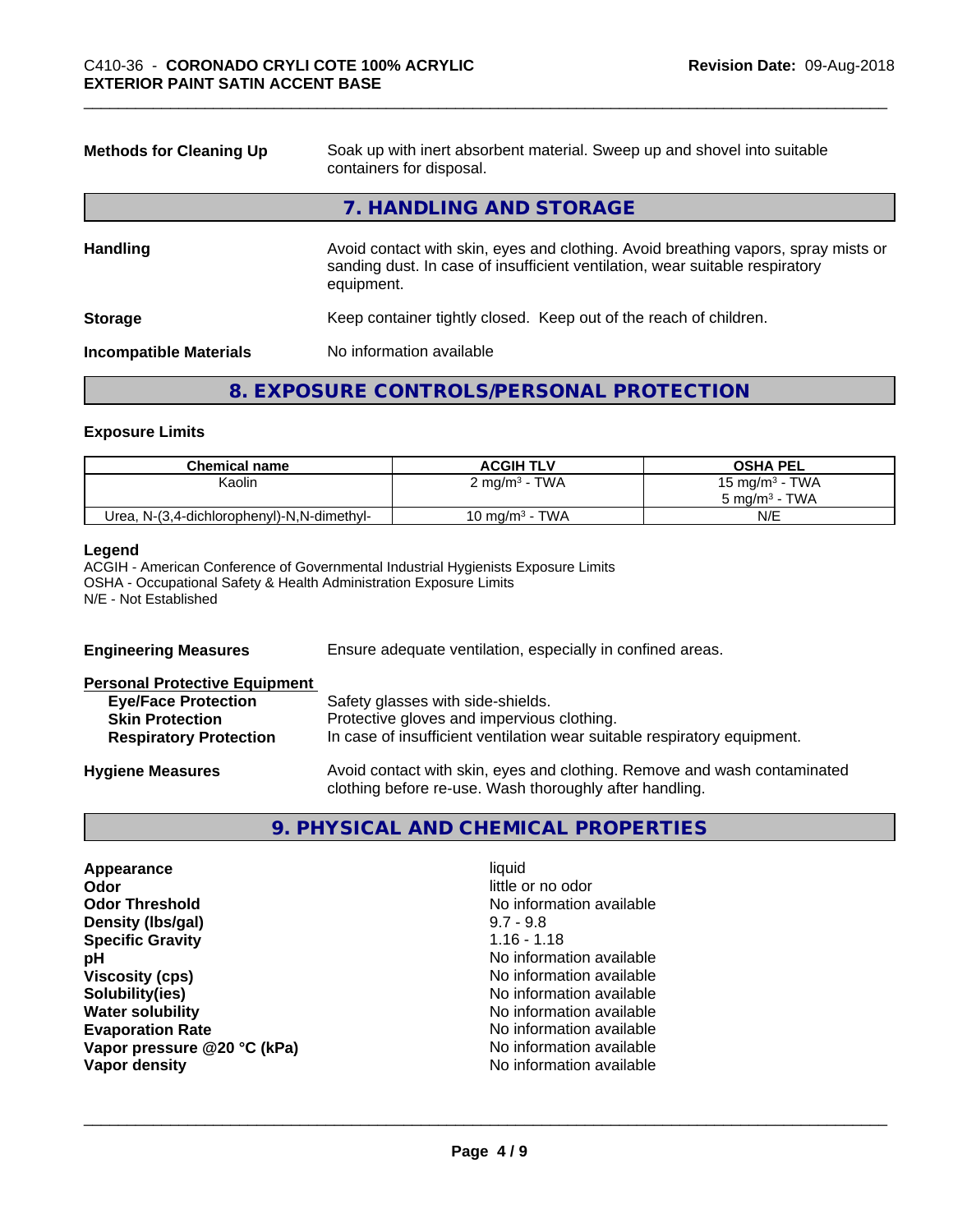| Wt. % Solids                         | $45 - 55$                |
|--------------------------------------|--------------------------|
| Vol. % Solids                        | $40 - 50$                |
| Wt. % Volatiles                      | $45 - 55$                |
| Vol. % Volatiles                     | $50 - 60$                |
| <b>VOC Regulatory Limit (g/L)</b>    | < 50                     |
| <b>Boiling Point (°F)</b>            | 212                      |
| <b>Boiling Point (°C)</b>            | 100                      |
| <b>Freezing Point (°F)</b>           | 32                       |
| <b>Freezing Point (°C)</b>           | 0                        |
| Flash Point (°F)                     | Not applicable           |
| Flash Point (°C)                     | Not applicable           |
| <b>Method</b>                        | Not applicable           |
| <b>Flammability (solid, gas)</b>     | Not applicable           |
| <b>Upper flammability limit:</b>     | Not applicable           |
| Lower flammability limit:            | Not applicable           |
| <b>Autoignition Temperature (°F)</b> | No information available |
| <b>Autoignition Temperature (°C)</b> | No information available |
| Decomposition Temperature (°F)       | No information available |
| Decomposition Temperature (°C)       | No information available |
| <b>Partition coefficient</b>         | No information available |

# **10. STABILITY AND REACTIVITY**

| <b>Reactivity</b>                         | Not Applicable                           |
|-------------------------------------------|------------------------------------------|
| <b>Chemical Stability</b>                 | Stable under normal conditions.          |
| <b>Conditions to avoid</b>                | Prevent from freezing.                   |
| <b>Incompatible Materials</b>             | No materials to be especially mentioned. |
| <b>Hazardous Decomposition Products</b>   | None under normal use.                   |
| <b>Possibility of hazardous reactions</b> | None under normal conditions of use.     |

**11. TOXICOLOGICAL INFORMATION**

**Product Information**

#### **Information on likely routes of exposure**

**Principal Routes of Exposure** Eye contact, skin contact and inhalation.

**Acute Toxicity** 

**Product Information** No information available

# **Symptoms** related to the physical, chemical and toxicological characteristics

**Symptoms** No information available

# **Delayed and immediate effects as well as chronic effects from short and long-term exposure**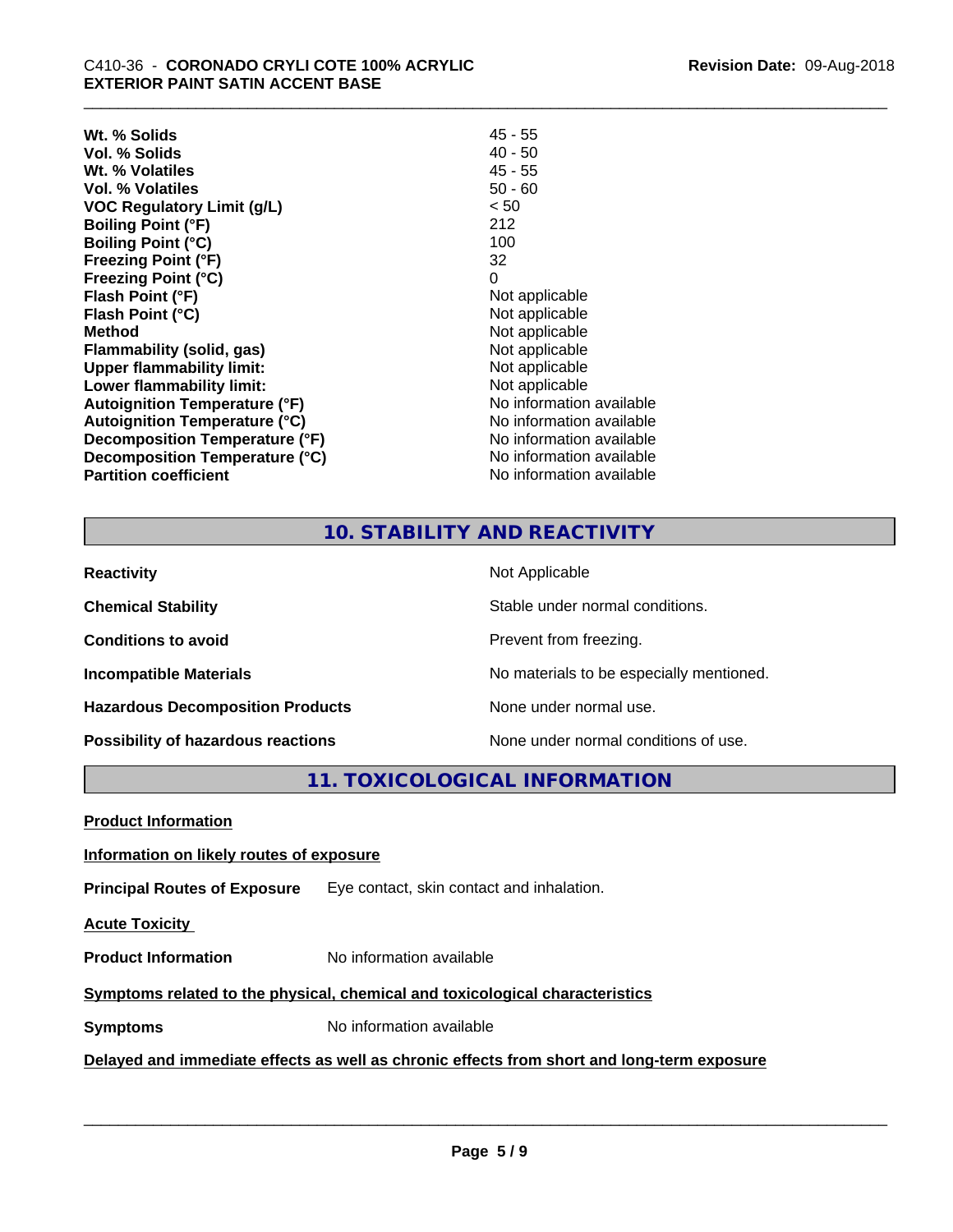|                                                                                   | Eye contact                     |
|-----------------------------------------------------------------------------------|---------------------------------|
| Substance may cause slight skin irritation. Prolonged or repeated contact may dry | <b>Skin contact</b>             |
| skin and cause irritation.                                                        |                                 |
| May cause irritation of respiratory tract.                                        | <b>Inhalation</b>               |
| Ingestion may cause gastrointestinal irritation, nausea, vomiting and diarrhea.   | Ingestion                       |
| No information available                                                          | <b>Sensitization</b>            |
| No information available.                                                         | <b>Neurological Effects</b>     |
| No information available.                                                         | <b>Mutagenic Effects</b>        |
| No information available.                                                         | <b>Reproductive Effects</b>     |
| No information available.                                                         | <b>Developmental Effects</b>    |
| No information available.                                                         | Target organ effects            |
| No information available.                                                         | <b>STOT - single exposure</b>   |
| No information available.                                                         | <b>STOT - repeated exposure</b> |
| No information available.                                                         | Other adverse effects           |
| No information available                                                          | <b>Aspiration Hazard</b>        |

#### **Numerical measures of toxicity**

**The following values are calculated based on chapter 3.1 of the GHS document**

| <b>ATEmix (oral)</b>   | 1828113 mg/kg |  |
|------------------------|---------------|--|
| <b>ATEmix (dermal)</b> | 1901238 mg/kg |  |

#### **Component Information**

Kaolin LD50 Oral: > 5000 mg/kg (Rat) Propylene glycol LD50 Oral: 20000 mg/kg (Rat) LD50 Dermal: 20800 mg/kg (Rabbit) Urea, N-(3,4-dichlorophenyl)-N,N-dimethyl- LD50 Oral: 1017 mg/kg (Rat) LD50 Dermal: > 5000 mg/kg (Rat)

#### **Carcinogenicity**

*There are no known carcinogenic chemicals in this product above reportable levels.*

**12. ECOLOGICAL INFORMATION**

# **Ecotoxicity Effects**

The environmental impact of this product has not been fully investigated.

# **Product Information**

#### **Acute Toxicity to Fish**

No information available

#### **Acute Toxicity to Aquatic Invertebrates**

No information available

#### **Acute Toxicity to Aquatic Plants**

No information available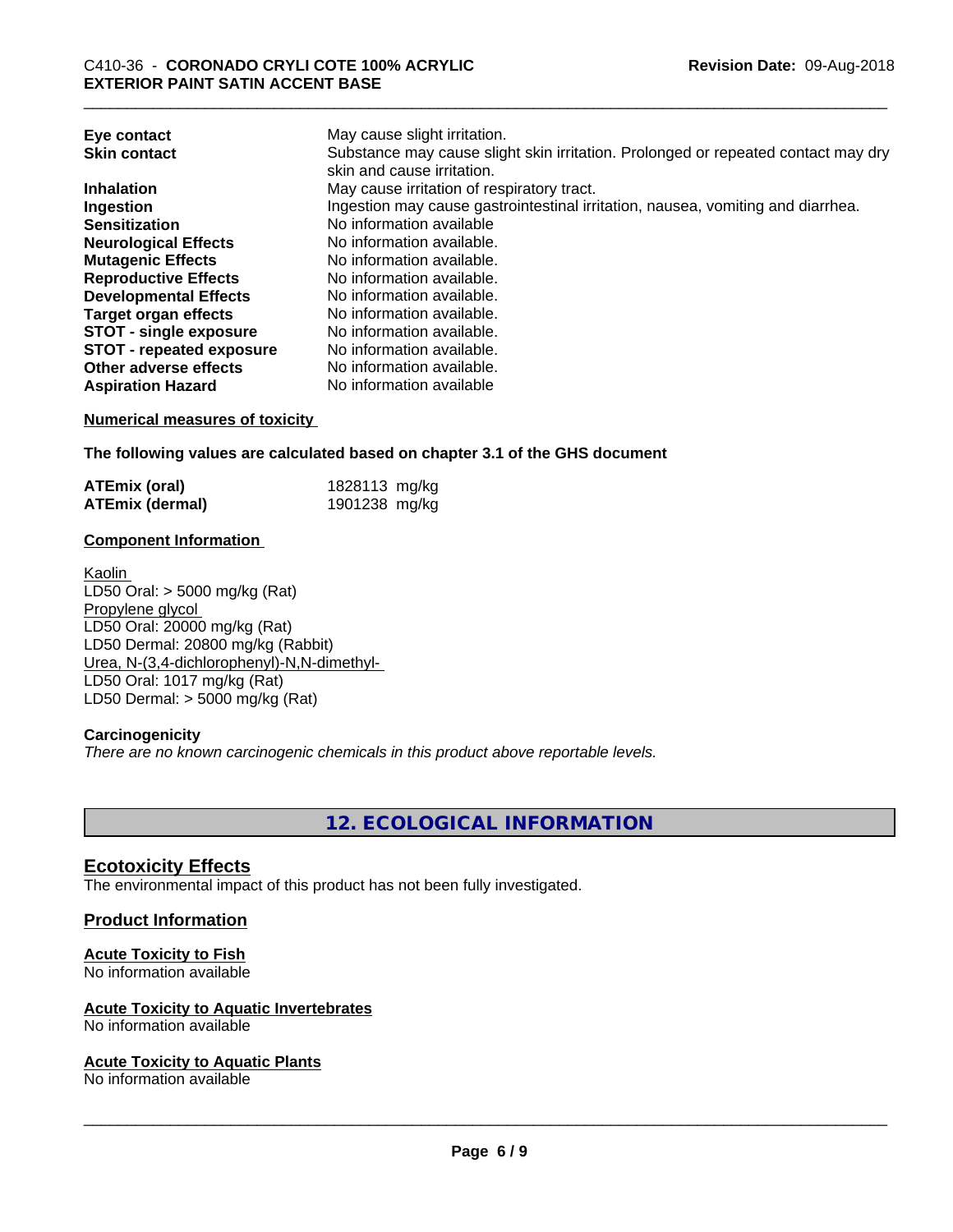#### **Persistence / Degradability**

No information available.

#### **Bioaccumulation**

There is no data for this product.

# **Mobility in Environmental Media**

No information available.

#### **Ozone** No information available

#### **Component Information**

#### **Acute Toxicity to Fish**

Propylene glycol LC50: 710 mg/L (Fathead Minnow - 96 hr.) Urea, N-(3,4-dichlorophenyl)-N,N-dimethyl- LC50: 3.5 mg/L (Rainbow Trout - 96 hr.)

# **Acute Toxicity to Aquatic Invertebrates**

Propylene glycol EC50: > 10000 mg/L (Daphnia magna - 24 hr.)

#### **Acute Toxicity to Aquatic Plants**

No information available

|                                                  | 13. DISPOSAL CONSIDERATIONS                                                                                                                                                                                               |
|--------------------------------------------------|---------------------------------------------------------------------------------------------------------------------------------------------------------------------------------------------------------------------------|
| <b>Waste Disposal Method</b>                     | Dispose of in accordance with federal, state, and local regulations. Local<br>requirements may vary, consult your sanitation department or state-designated<br>environmental protection agency for more disposal options. |
|                                                  | <b>14. TRANSPORT INFORMATION</b>                                                                                                                                                                                          |
| <b>DOT</b>                                       | Not regulated                                                                                                                                                                                                             |
| <b>ICAO/IATA</b>                                 | Not regulated                                                                                                                                                                                                             |
| <b>IMDG / IMO</b>                                | Not regulated                                                                                                                                                                                                             |
|                                                  | <b>15. REGULATORY INFORMATION</b>                                                                                                                                                                                         |
| <b>International Inventories</b>                 |                                                                                                                                                                                                                           |
| <b>TSCA: United States</b><br><b>DSL: Canada</b> | Yes - All components are listed or exempt.<br>Yes - All components are listed or exempt.                                                                                                                                  |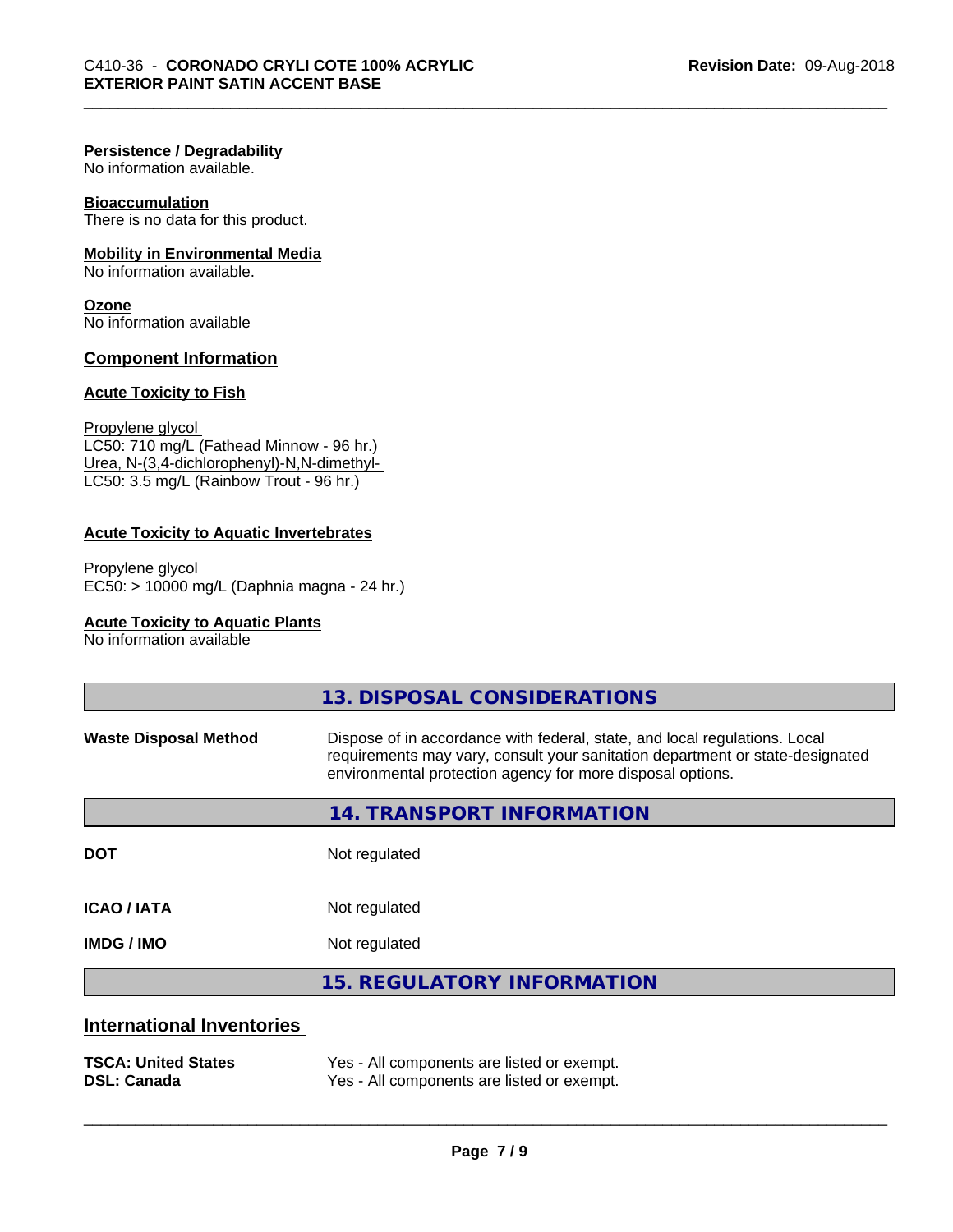# **Federal Regulations**

#### **SARA 311/312 hazardous categorization**

| Acute health hazard               | N٥  |
|-----------------------------------|-----|
| Chronic Health Hazard             | Yes |
| Fire hazard                       | Nο  |
| Sudden release of pressure hazard | Nο  |
| Reactive Hazard                   | N٥  |

#### **SARA 313**

Section 313 of Title III of the Superfund Amendments and Reauthorization Act of 1986 (SARA). This product contains a chemical or chemicals which are subject to the reporting requirements of the Act and Title 40 of the Code of Federal Regulations, Part 372:

*None*

**Clean Air Act,Section 112 Hazardous Air Pollutants (HAPs) (see 40 CFR 61)**

This product contains the following HAPs:

*None*

# **US State Regulations**

#### **California Proposition 65**

**A** WARNING: Cancer and Reproductive Harm– www.P65warnings.ca.gov

#### **State Right-to-Know**

| <b>Chemical name</b>                 | <b>Massachusetts</b> | , Jersev<br><b>New</b> | Pennsylvania |
|--------------------------------------|----------------------|------------------------|--------------|
| Kaolin                               |                      |                        |              |
| Urea                                 |                      |                        |              |
| N-(3,4-dichlorophenyl)-N,N-dimethyl- |                      |                        |              |

#### **Legend**

X - Listed

# **16. OTHER INFORMATION**

| HMIS -                                                                                                                                                | Health: $1^*$ | <b>Flammability: 0</b> | <b>Reactivity: 0</b> | $PPE: -$ |
|-------------------------------------------------------------------------------------------------------------------------------------------------------|---------------|------------------------|----------------------|----------|
| <b>HMIS Legend</b><br>0 - Minimal Hazard<br>1 - Slight Hazard<br>2 - Moderate Hazard<br>3 - Serious Hazard<br>4 - Severe Hazard<br>* - Chronic Hazard |               |                        |                      |          |